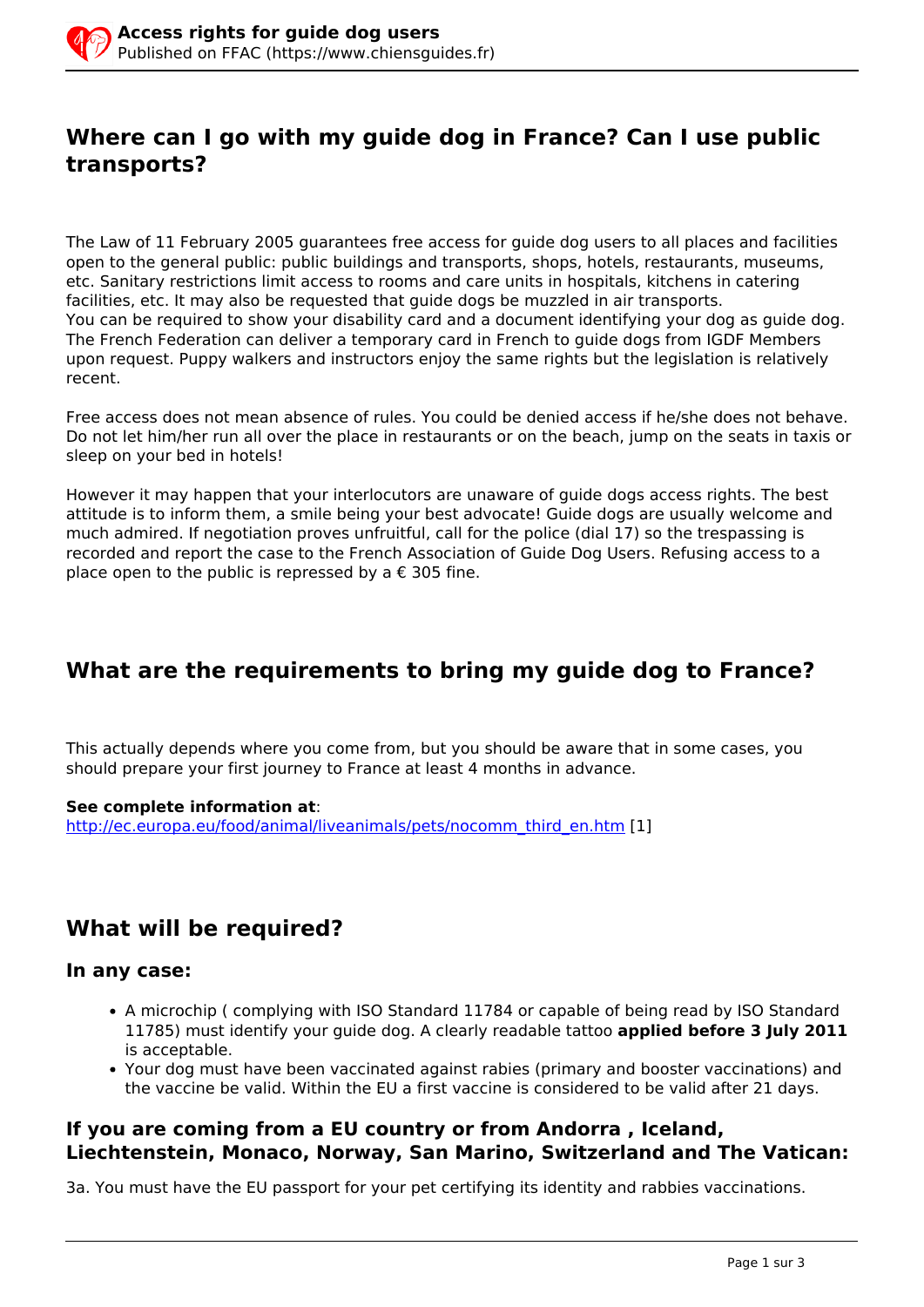### **If you come one of the following countries listed below as Appendix 1: (eg Australia, Canada, Japan, Russia, USA etc.)**

3b. You need a health certificate executed by a certified veterinarian in your country. English version: [http://ec.europa.eu/food/animal/liveanimals/pets/sanco10767r4\\_en.doc](http://ec.europa.eu/food/animal/liveanimals/pets/sanco10767r4_en.doc) [2]

### **If you are coming from another non EU country:**

3c. Your guide dog must have a rabies neutralising antibody titration test (a blood test) by a EUapproved lab ([http://ec.europa.eu/food/animal/liveanimals/pets/approval\\_en.htm](http://ec.europa.eu/food/animal/liveanimals/pets/approval_en.htm) [3]) at least 30 days after vaccination and **3 months before arrival**. The result of the test must be equal to or greater than 0.5 IU/ml.

Once performed, there is no need to renew the test if booster vaccinations have been made ever since as prescribed by the vaccine producing laboratory. If the booster rules are not respected, the pet will have to be tested again after a new vaccination and will again be considered to be in conformity with the rules only three months later.

You need a health certificate executed by a certified veterinarian in your country.

# **We advise you to check whether specific requirements apply to come back to your own country**

That's it! Don't forget to bring your guide dog's health certificate or passport and the documents proving rabies vaccinations and the titration test results with you!

Appendix 1:

Ascension Island, United Arab Emirates, Antigua and Barbuda, Netherlands Antilles, Argentina, Australia, Aruba, Bosnia and Herzegovina, Barbados, Bahrain, Bermuda, Belarus, Canada, Chile, Fiji, Falkland Islands, Hong Kong, Jamaica, Japan, Saint Kitts and Nevis, Cayman Islands, Saint Lucia, Montserrat, Mauritius, Mexico, Malaysia, New Caledonia, New Zealand, French Polynesia, Saint Pierre and Miquelon, Russian Federation, Singapore Saint, elena, Trinidad and Tobago, Taiwan, United States of America (including GU — Guam), Saint Vincent and the Grenadines, British Virgin Islands, Vanuatu, Wallis and , Futuna Mayotte

# **What can I use the Eurostar to get to France with my guide dog?**

Yes. The Eurostar Company has eventually accepted allowing guide dogs on their trains, including those to and from Britain. The measure has been implemented since August 2003.

# **What can I do if access is unduly refused?**